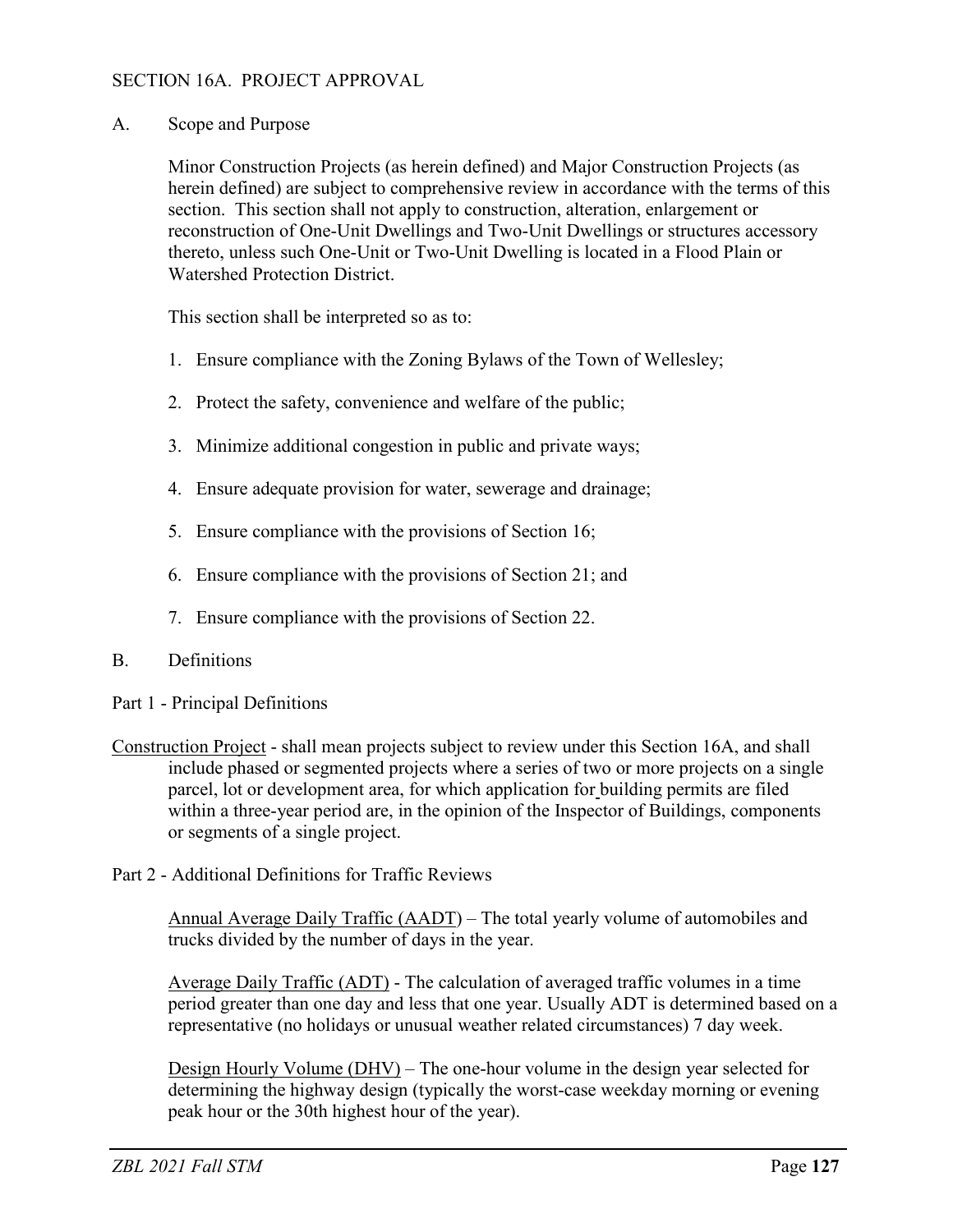K-Factor  $(K)$  – The percent of Average Daily Traffic (ADT) that occurs during the peak hour (PH).

Level of Service  $- A$  quantitative measure of traffic congestion identified by a declining letter scale (A-F) promulgated by the Institute of Transportation Engineers (ITE) and used by the Massachusetts Highway Department (MHD), traffic engineers and traffic planning professionals.

Peak-Hour Traffic (PH) – The highest number of vehicles passing over a section of highway during 60 consecutive minutes. The term T(PH) may be used to designate the PH for truck traffic only.

Peak-Hour Factor (PHF) – a ratio of the total volume occurring during the peak hour to the maximum rate of flow during a given time period within the peak hour (typically 15 minutes duration).

Roadway Impacted by Development Traffic – A roadway segment, including one or more approaches to an intersection, shall be considered as impacted if traversed by 20 or more vehicles related to the project in a single direction during any single hour and it:

- a. a signalized intersection and ADT or PH will increase by 5% or more; or
- b. is an unsignalized intersection with a minor street approach PH of 50 or more vehicles; or
- c. is substandard, as determined by the Town Engineer, in terms of structure, pavement surface, or other deficiencies; or
- d. exhibits safety problems as identified by the Town Engineer, Town Traffic Engineer or other qualified professional as determined by the Planning Board.
- C. Applicability and Procedure
	- 1. Design Review

Minor Construction Projects, Major Construction Projects, and Projects of Significant Impact are subject to Design Review, as follows:

Plans and other submission materials as specified on the "Application for Design Review" along with the completed application shall be submitted to the Design Review Board for its written advisory design recommendations in accordance with Section 22. Within twenty-one (2l) days of submission, copies of the written design recommendations shall be sent by the Design Review Board to the Building Inspector, Planning Board and the applicant. No building permit or parking plan permit shall be issued by the Building Inspector within this twenty-one (2l) day period unless the required written recommendations are received.

2. Site Plan Review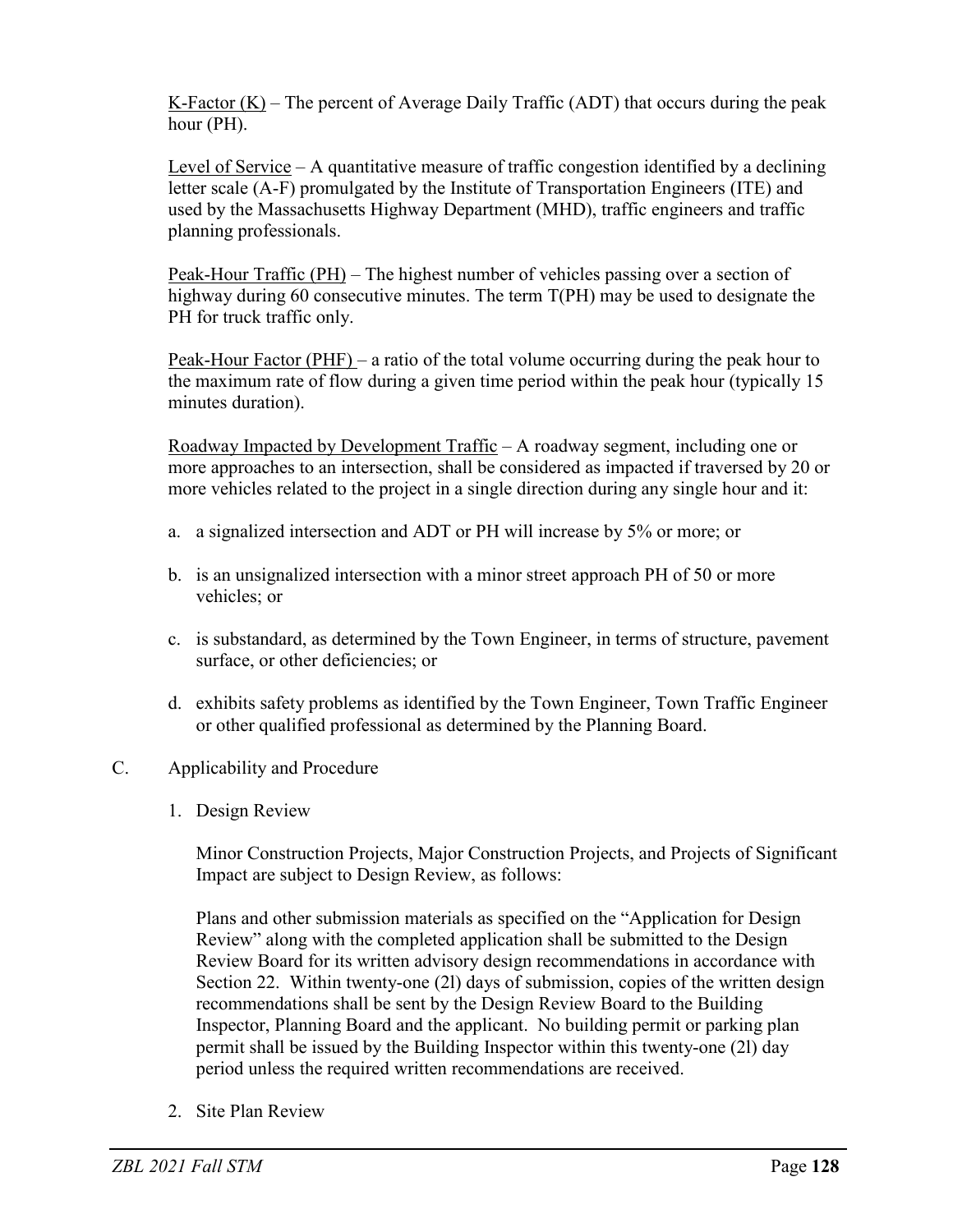In addition to Design Review in accordance with the preceding section, Major Construction Projects and Projects of Significant Impact are subject to Site Plan Review, as follows:

- a. The applicant shall submit to the Zoning Board of Appeals ("ZBA") plans and other submission materials in accordance with the procedures for Special Permits adopted by the ZBA pursuant to Section 25 of this Zoning Bylaw. Within seven (7) days from the date of its submission to the ZBA, copies of the complete application as submitted shall be referred by the ZBA to the Board of Health, Planning Board, Design Review Board, Town Engineer, Wetlands Protection Committee, Municipal Light Plant, Fire Chief, Police Chief and any other Town agencies or boards designated by the ZBA, for review and preparation of written recommendations to the ZBA, Building Inspector and the applicant prior to the required public hearing. Said written recommendations shall be attached to and become part of the application.
- b. No decision shall be made by the ZBA in connection with any application until the above referenced written recommendations have been received or thirty-five (35) days shall have elapsed after such referral of the application without a recommendation being received. The ZBA may modify such plans to meet the requirements of this Section, and as modified, approve the same, or may disapprove the plans. No building permit or parking plan permit shall be issued by the Building Inspector without the written approval of plans as herein above provided.
- 3. Special Permit for Projects of Significant Impact

In addition to Design Review and Site Plan Review in accordance with the preceding sections, Projects of Significant Impact (PSI), shall require a Special Permit issued by the Planning Board, as follows:

- a. The applicant shall submit to the Planning Board a Municipal Systems Impact Analysis (MSIA), prepared by professional engineers registered in the Commonwealth of Massachusetts, and identifying the impact of the Construction Project on water, sewer, storm drainage, electric, traffic, intersections, sidewalks and footways, building occupant life safety, refuse disposal and recycling. The water, sewer, and storm drainage portions of the MSIA shall be prepared by engineers having expertise in civil engineering; the electric portion shall be prepared by engineers having expertise in electrical engineering; the traffic and pedestrian safety and bicycle safety portions shall be prepared by engineers having expertise in traffic and transportation engineering.
- b. The intent of the analysis is to determine the impact on the Town's existing capital infrastructure in order to assess costs of providing or upgrading Town public facilities which will benefit a PSI.
- c. The Municipal Systems Impact Analysis shall include: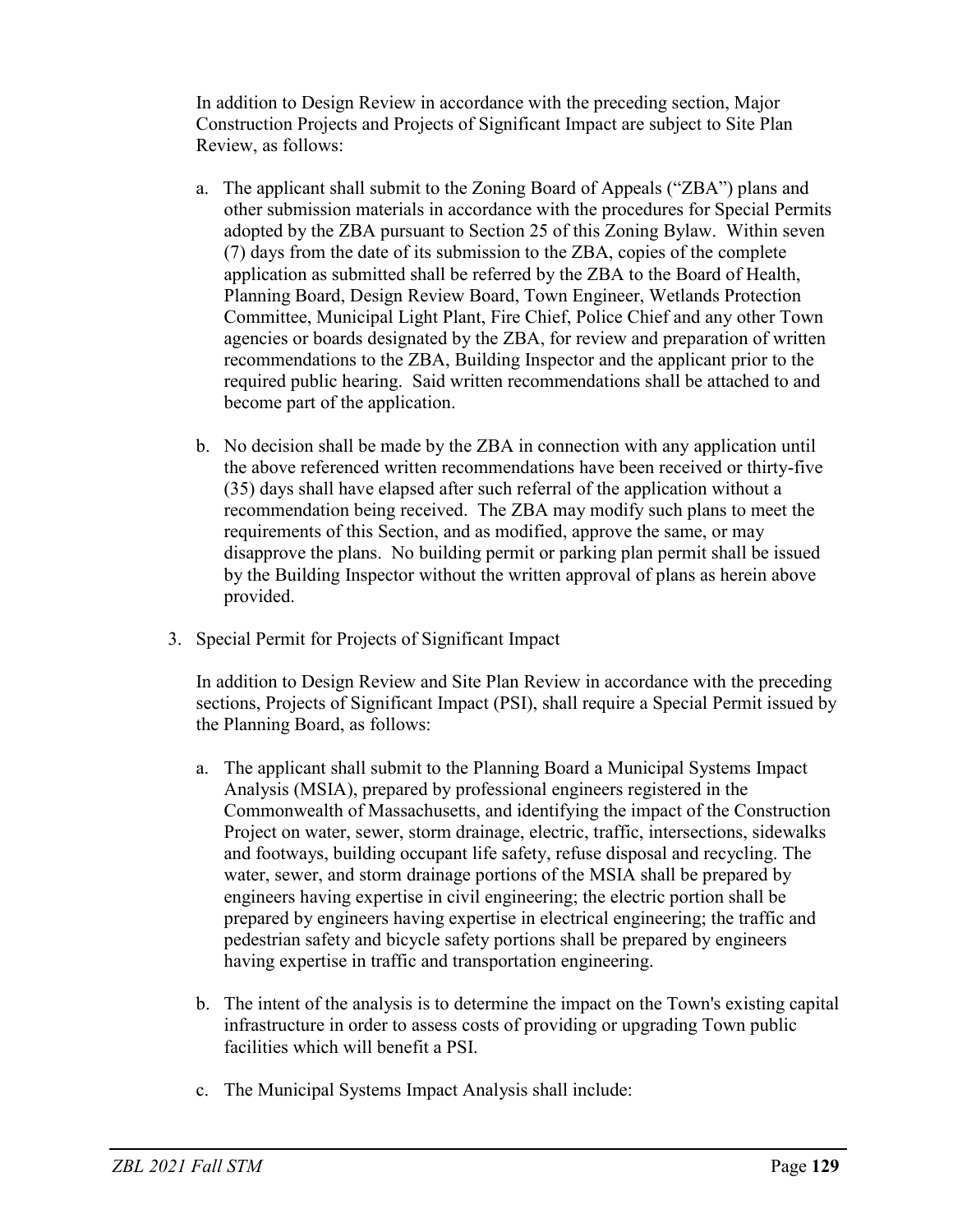i. Utility Capacity

including water, sewer, storm drain and electric distribution systems before construction and at expected occupancy date;

ii. Traffic

identification of existing traffic and anticipated traffic at time of full project occupancy at existing and proposed roadway segments and intersections, existing and proposed site connections to the street system, and streets bordering, supporting, and connecting the development including:

- a) vehicle speed;
- b) 85th percentile vehicle speed;
- c) sight distances;
- d) existing safety records including accident data;
- e) description of existing traffic controls;
- f) Annual Average Daily Traffic;
- g) Average Daily Traffic
- h) Peak-Hour Traffic (morning, afternoon and other peak(s));
- i) Peak-Hour Factor;
- j) Design Hourly Volume;
- k) K- Factor;
- l) Levels of Service (LOS);
- m) Project generated traffic and its distribution;
- n) Volume to Capacity Ratio;
- o) Average Delay;
- p) Average and 95th Percentile Queue Lengths;
- q) Roadways Impacted by Development Traffic;
- r) Delay and Gap Study (when deemed necessary by the Town's traffic engineering consultant); and
- s) Data Calibration.

Evaluations shall be made in accordance with the current MHD Design Guide, the elements listed above and standards adopted by the Select Board.

identification of roadways impacted by development traffic;

estimated traffic impacts of the proposed development in terms of the amount of morning and afternoon peak hour and total daily traffic generated by the development on streets bordering the development area; sight lines from access connections; proposed changes to traffic controls; and projected levels of service of intersections identified in item 3. above and at points of connection of the development area to the street system;

iii. Pedestrian and Bicycle Safety

possible hazardous pedestrian and bicycle crossings; a detailed identification of gaps in the sidewalk network and identification of cracking, deterioration,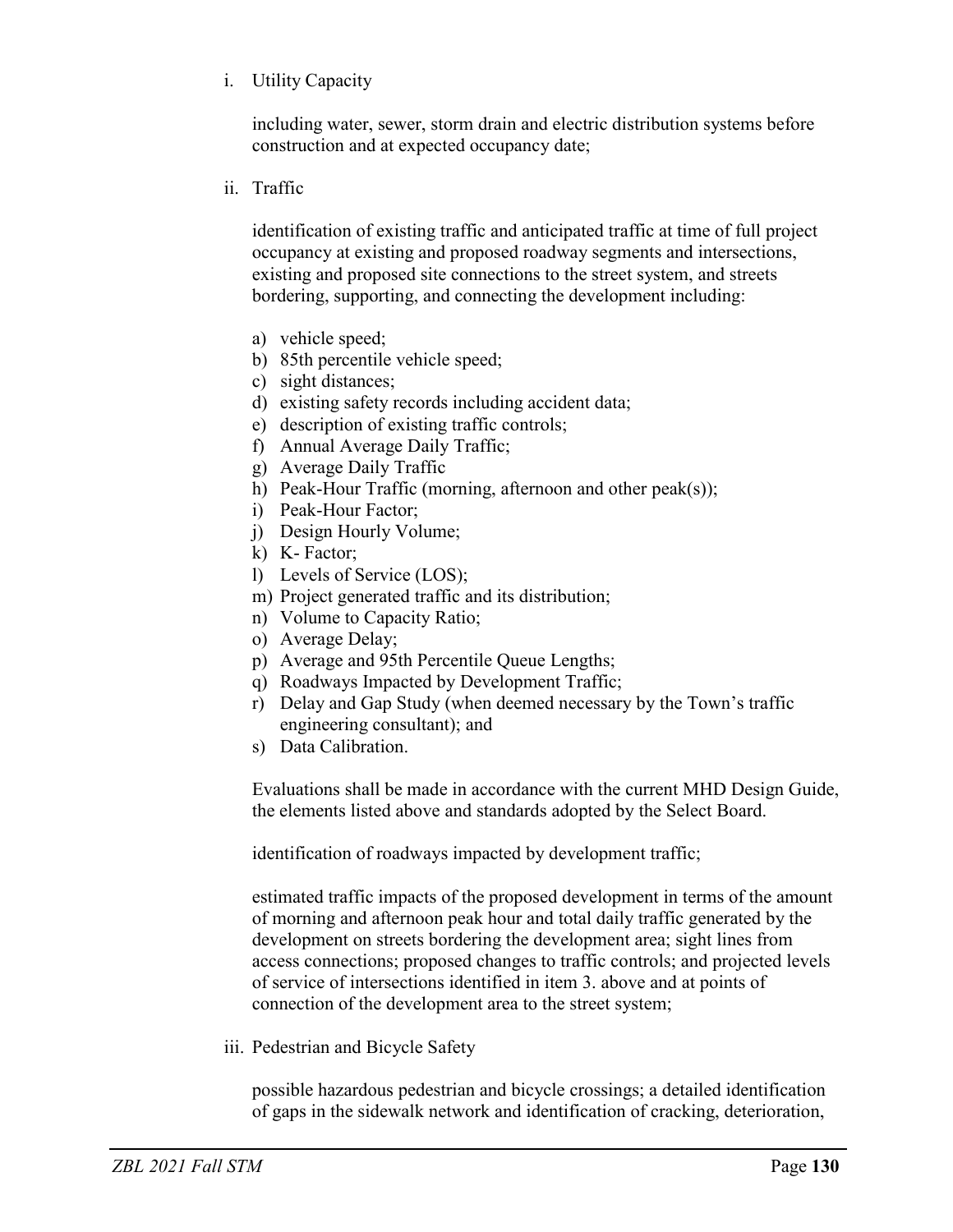heaving, sinking, shifting, patching and missing sections and intrusion or encroachment of vegetation and other obstructions into the sidewalk area within a walking distance of 600 feet from the development area and along walking routes to the nearest public transportation station(s) or boarding point(s) if such facilities exists within one mile of the development site; identification of sidewalk links or connections to surrounding neighborhoods. Pedestrian crosswalks, traffic control devices and traffic calming measures will be part of the safety analysis.

iv. Building Occupant Life Safety

identification of proposed use and occupancy and characteristics of the occupants, building contents, equipment and materials on site; identification of possible hazards and hazard scenarios and anticipated impact on municipal fire alarm systems. The Fire Chief may require a comprehensive emergency plan which shall include an evacuation plan.

v. Refuse Disposal and Recycling

anticipated impact on the Town's refuse disposal and recycling system.

- d. No decision shall be made by the Planning Board acting as Special Permit Granting Authority (SPGA) in connection with any properly completed application until it has been referred to, reviewed and approved by the four review departments (Department of Public Works for the water, sewer, storm drain, refuse and recycling elements; Municipal Light Plant for the electric element, Fire Department for fire alarm, fire protection and life safety element and the Select Board for the traffic and pedestrian safety element). The Select Board shall solicit the recommendations of the Chief of Police. The report of the Select Board to the Planning Board shall include the recommendations of the Chief of Police or verification that the Chief offered no comment. Review departments are not required to hold a public hearing for this purpose. Review departments may employ outside consultant assistance as deemed necessary.
- e. The Planning Board shall grant a special permit provided the following minimum service standards are met:
	- i. Water -

There shall be sufficient water capacity to meet the flow demands of the proposed use without causing municipal water flow characteristics off site to fall below the standards adopted by the Board of Public Works.

ii. Sewer -

There shall be sufficient sewer capacity to meet the flow demands of the proposed use without causing surcharge in those sewer lines which serve the project and consistent with the standards adopted by the Board of Public Works.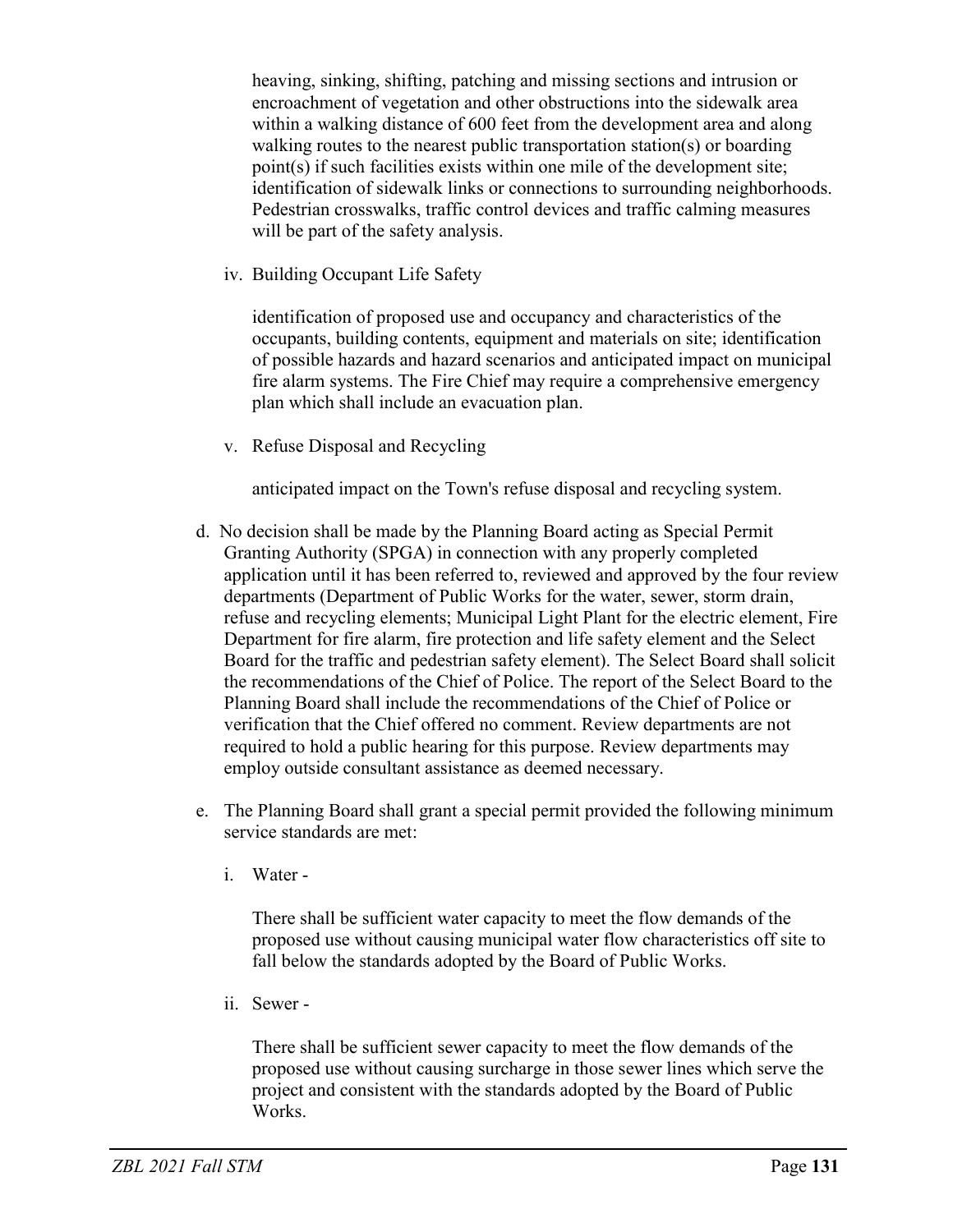iii. Storm Drainage -

There shall be sufficient storm drainage capacity to meet the flow demands of the proposed development site without causing surcharge in those storm drainage lines which serve the project and consistent with the standards adopted by the Board of Public Works.

iv. Electric -

There shall be sufficient electrical capacity to meet the peak service demands of the proposed use without causing the service in adjacent areas to fall below the standards adopted by the Municipal Light Board.

v. Traffic, Pedestrian and Bicycle Safety

With respect to all signalized impacted intersections, and any unsignalized impacted intersections having 50 or more PH vehicle trips on any minor approach, there shall be no degradation in the overall level of service designation to a level below the level of "C" and, if an impacted intersection is projected to operate at an overall level of service lower than "C" in a design year no-build alternative, then the proposed development shall not degrade the level of service designation below the projected design year no-build levels; and

With respect to unsignalized impacted intersections having fewer than 50 PH vehicle trips on any minor approach, the Applicant shall undertake an evaluation to identify any specific circumstances requiring further action or mitigation, which may be the subject of negotiated improvements at the discretion of the Planning Board. For purposes of clause 1 above, the "overall level of service" for an unsignalized impacted intersection shall be considered to be the worst of the individual levels of service for each of the minor movements.

Pedestrian and bicycle circulation shall be provided in accordance with recognized safety standards; provided in all cases sidewalks within a walking distance of 600 feet of the Project shall be provided and in addition sidewalk connections within such radius to surrounding neighborhoods and to public transportation shall be provided as required by the Special Permit Granting Authority in a safe and convenient condition and consistent with standards of the Massachusetts Highway Project Development and Design Guide.

vi. Fire Protection and Life Safety -

There shall be sufficient municipal fire alarm system capacity to meet the operating requirements of the proposed use under applicable codes, regulations and statutes enforced by the Fire Chief. There shall be off-site fire protection facilities serving the development site in the opinion of the Fire Chief meeting the needs of the project based on the intended use and